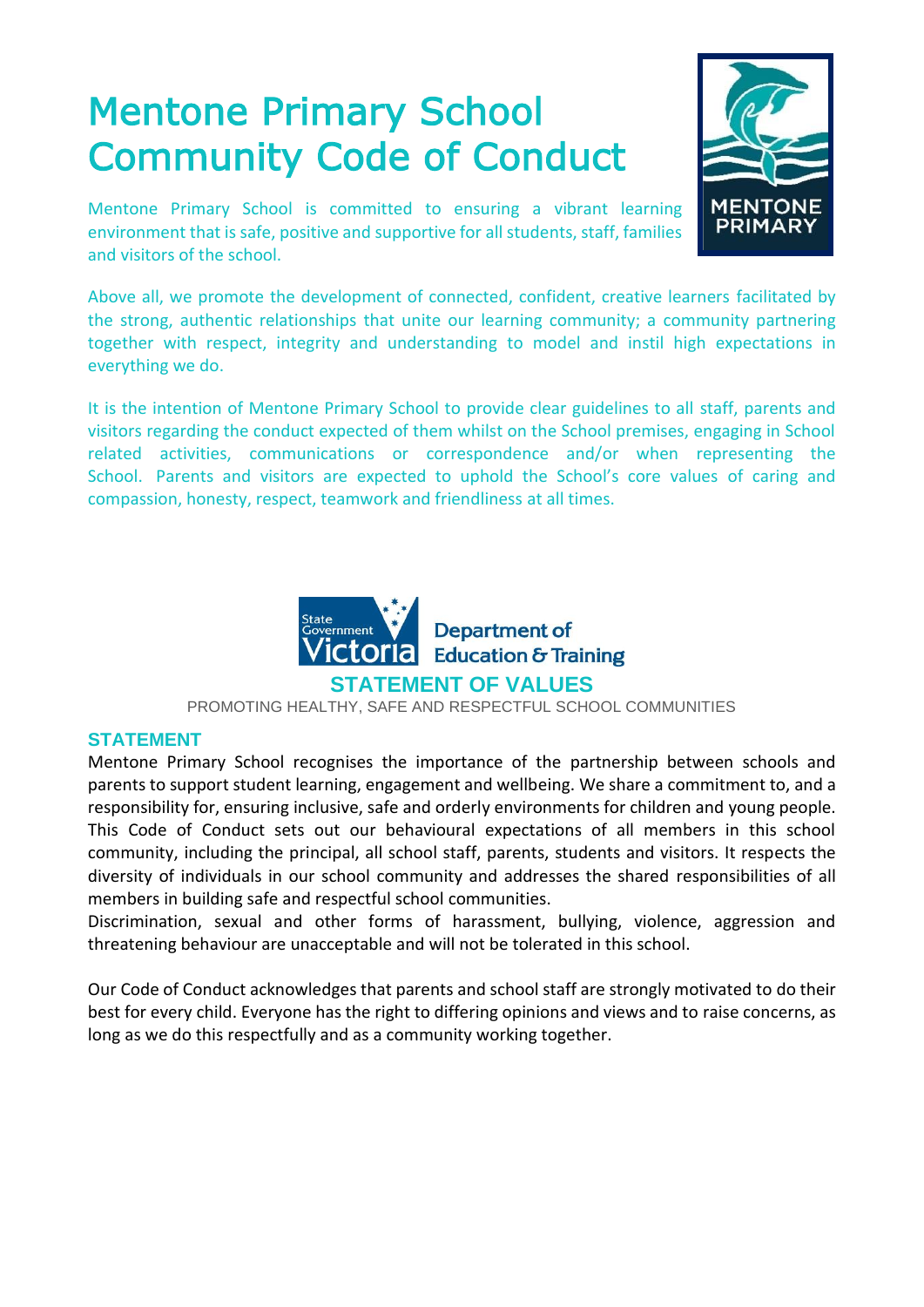# **RESPONSIBILITIES**

## AS PRINCIPALS AND SCHOOL LEADERS, WE WILL:

- Work collaboratively to create a school environment where respectful and safe conduct is expected of everyone.
- Behave in a manner consistent with the standards of our profession and meet core responsibilities to provide inclusive, safe and orderly environments.
- Plan, implement and monitor arrangements to ensure the care, safety, security and general wellbeing of all students in attendance at the school is protected.
- Identify and support students who are or may be at risk.
- Do our best to ensure every child achieves their personal and learning potential.
- Work with parents to understand their child's needs and, where necessary, adapt the learning environment accordingly.
- Respond appropriately when inclusive, safe or orderly behaviour is not demonstrated and implement appropriate interventions and sanctions when required.
- Make known to parents the school's communication and complaints procedures.
- Ask any person who is acting in an offensive or disorderly way to leave the school grounds.

# AS TEACHERS AND ALL NON-TEACHING STAFF, WE WILL:

- Model positive behaviour to students consistent with the standards of our profession.
- Proactively engage with parents about student outcomes.
- Work with parents to understand the needs of each student and, where necessary, adapt the learning environment accordingly.
- Work collaboratively with parents to improve learning and wellbeing outcomes for students with additional needs.
- Communicate with the principal and school leaders in the event we anticipate or face any tension or challenging behaviours from parents.
- Treat all members of the school community with respect.

#### AS PARENTS, WE WILL:

- Model positive behaviour to our child and other children.
- Ensure our child attends school on time.
- Take an interest in our child's school and learning.
- Work with the school to achieve the best outcomes for our child.
- Communicate constructively with the school and use expected processes and protocols when raising concerns.
- Support school staff to maintain a safe learning environment for all students.
- Follow the school's communication and complaints processes.
- Treat all school leaders, staff, students, and other members of the school community with respect.

#### AS STUDENTS, WE WILL:

- Model positive behaviour to other students.
- Comply with and model school values.
- Behave in a safe and responsible manner.
- Respect ourselves, other members of the school community and the school environment.
- Actively participate in school.
- Not disrupt the learning of others and make the most of our educational opportunities.